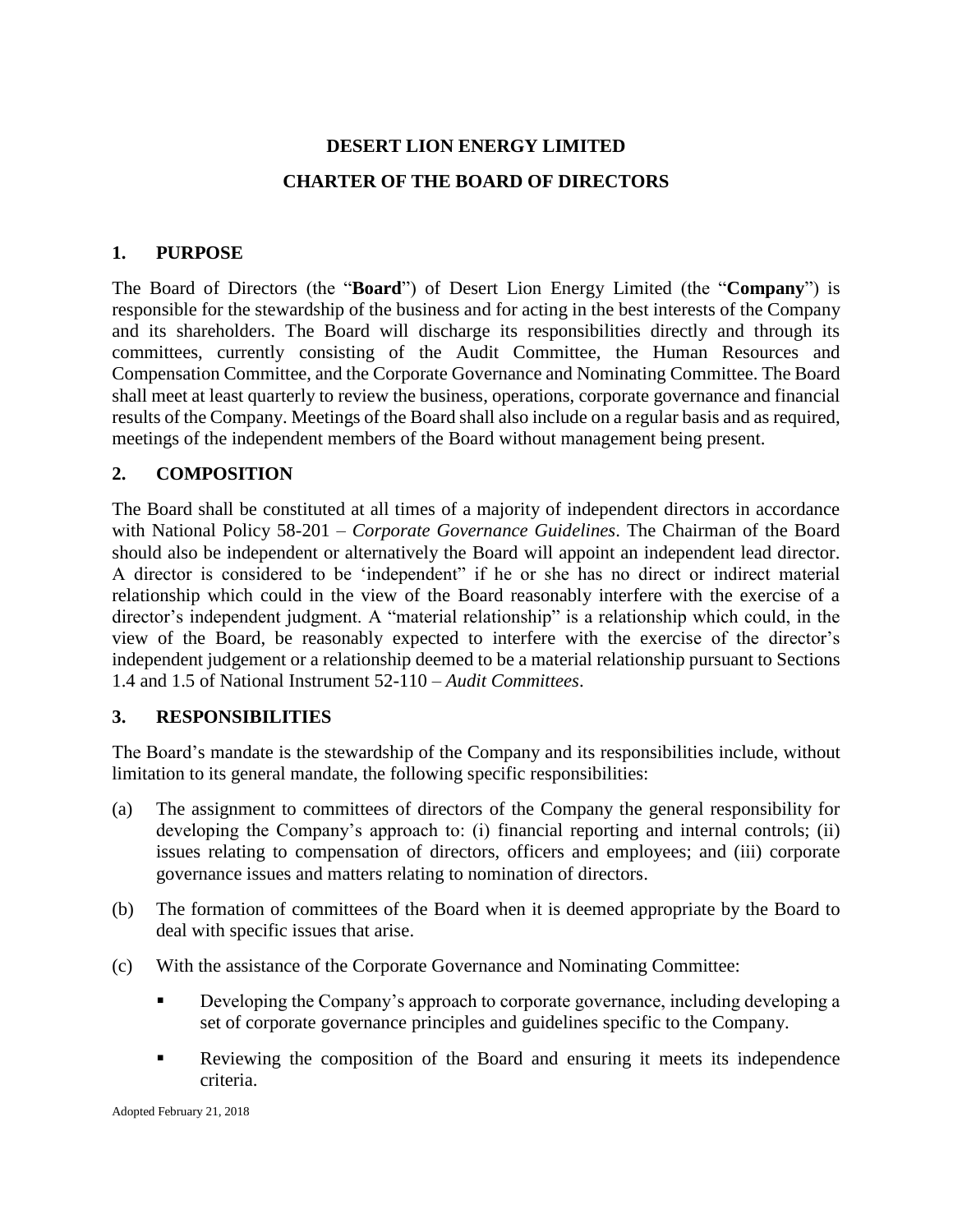- To the extent feasible, satisfying itself as to the integrity of the Chief Executive Officer and other senior officers and that such officers create a culture of integrity throughout the Company.
- Assessing at least annually, the effectiveness of the Board as a whole, the committees of the Board and the contribution of individual directors, including, considering the appropriate size of the Board.
- Ensuring that an appropriate review and selection process for new nominees to the Board is in place.
- Ensuring that an appropriate orientation and education program for new members of the Board is in place.
- Approving disclosure and securities compliance policies, including communications policies of the Company.
- Reviewing and approving the formal charters of the committees of the Board.
- (d) With the assistance of the Audit Committee:
	- Ensuring the integrity of the Company's internal controls and management information systems.
	- Ensuring the Company's ethical behaviour and compliance with laws and regulations, audit and accounting principles and the Company's own governing documents.
	- **EXECUTE:** Identifying the principal risks of the Company's business and ensuring that appropriate systems are in place to manage these risks, including, without limitation, implementing currency and metals hedging programs, as deemed appropriate.
	- Reviewing and approving significant operational and financial matters and providing direction to management on these matters.
	- Approving annual and interim financial statements of the Company together with the annual management's discussion and analysis, unless such approval is specifically delegated to the Audit Committee of the Board.
	- As required and agreed upon, providing assistance to shareholders concerning the integrity of the Company's reported financial performance.
- (e) With the assistance of the Human Resources and Compensation Committee:
	- Establishing appropriate performance criteria for the senior management of the Company, and approving the compensation of the senior management and the directors.
- (f) With the assistance of the Chief Executive Officer, monitoring and reviewing feedback provided by the Company's shareholders.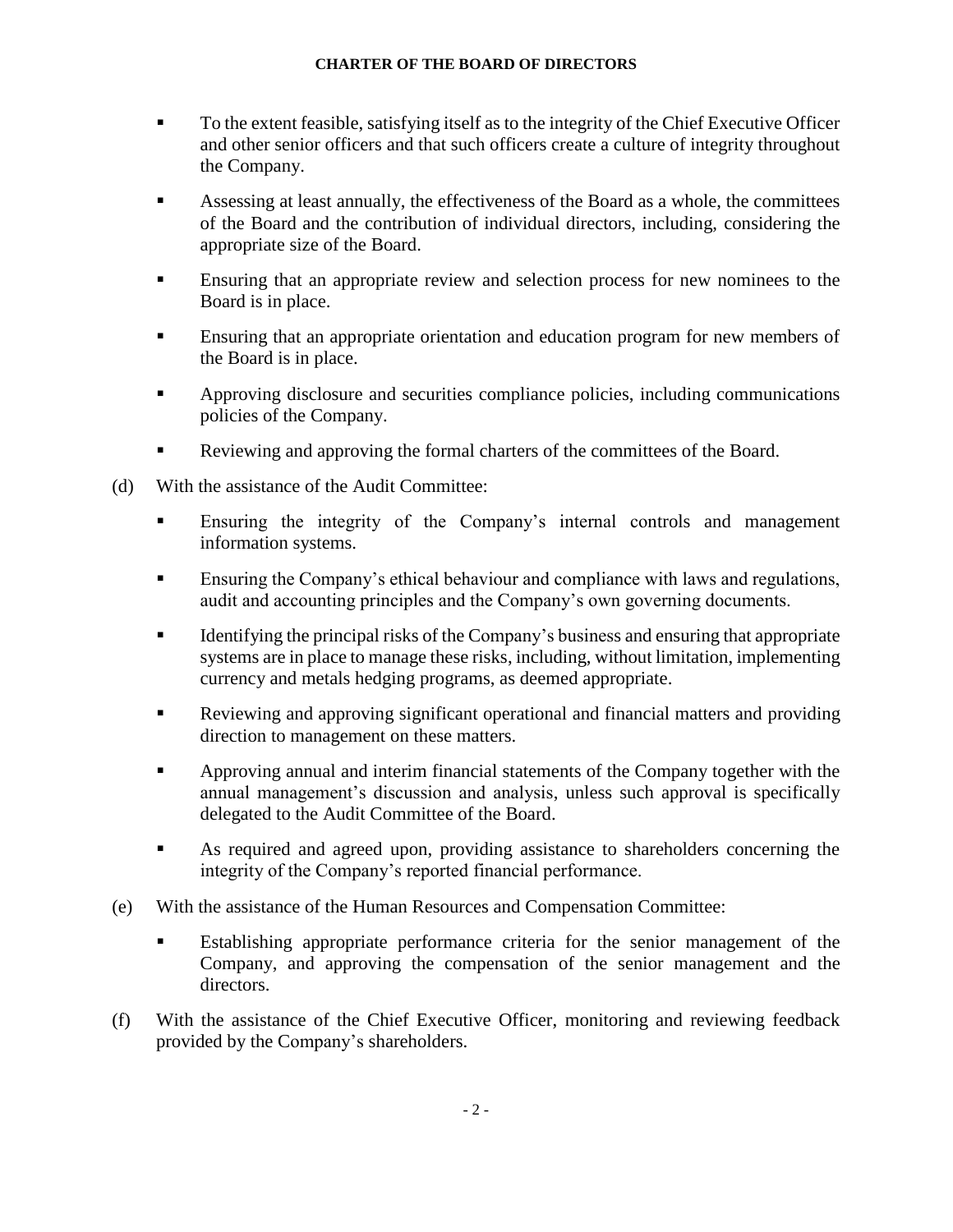- (g) Succession planning including selecting, appointing, training, monitoring, evaluating and, if necessary, replacing senior management to ensure management succession.
- (h) Adopting a strategic planning process and approving, at least annually, a strategic plan that takes into account business opportunities and business risks identified by the Board and/or a committee of the Board and monitoring performance against such plans.
- (i) Reviewing and approving corporate objectives and goals applicable to the Company's senior management and monitoring realization of those objectives.
- (j) Reviewing with senior management:
	- major corporate decisions which require approval of the Board and approving such decisions as they arise;
	- major capital expenditure decisions in excess of thresholds previously authorized in a budget or by resolution of the Board; and
	- **EXECUTE:** material decisions relating to senior personnel, major property acquisitions or divestments, major investments, and other decisions, where deemed appropriate.
- (k) Performing such other functions as prescribed by law or assigned to the Board in the Company's constating documents and by-laws.

# **4. REMUNERATION OF DIRECTORS AND EXTERNAL ADVISORS**

- 4.1 Members of the Board and the Chairperson shall receive such remuneration for their service on the Board as the Board may determine from time to time, in consultation with the Human Resources and Compensation Committee. Members shall also be entitled to be reimbursed for traveling and such other expenses properly incurred by them in attending meetings of the Shareholders, Board or any Committee of the Board, or otherwise in the performance of their duties.
- 4.2 The Board has the authority to retain outside counsel and any other external advisors from time to time as it determines necessary to carry out its duties, including, but not limited to identifying and reviewing candidates to serve as directors or officers. The Company shall provide appropriate funding, as determined by the Board, for payment of compensation to any advisors engaged by the Board.

# **5. MISCELLANEOUS**

- 5.1 The members of the Board are expected to attend all meetings of the Board unless prior notification of absence is provided.
- 5.2 The members of the Board are required to have reviewed meeting materials provided in advance of the meeting and be prepared to discuss such materials at the meeting, to actively participate in deliberations, and to take full responsibility for decisions of the Board.
- 5.3 Members of the Board will treat their fellow Board members with respect.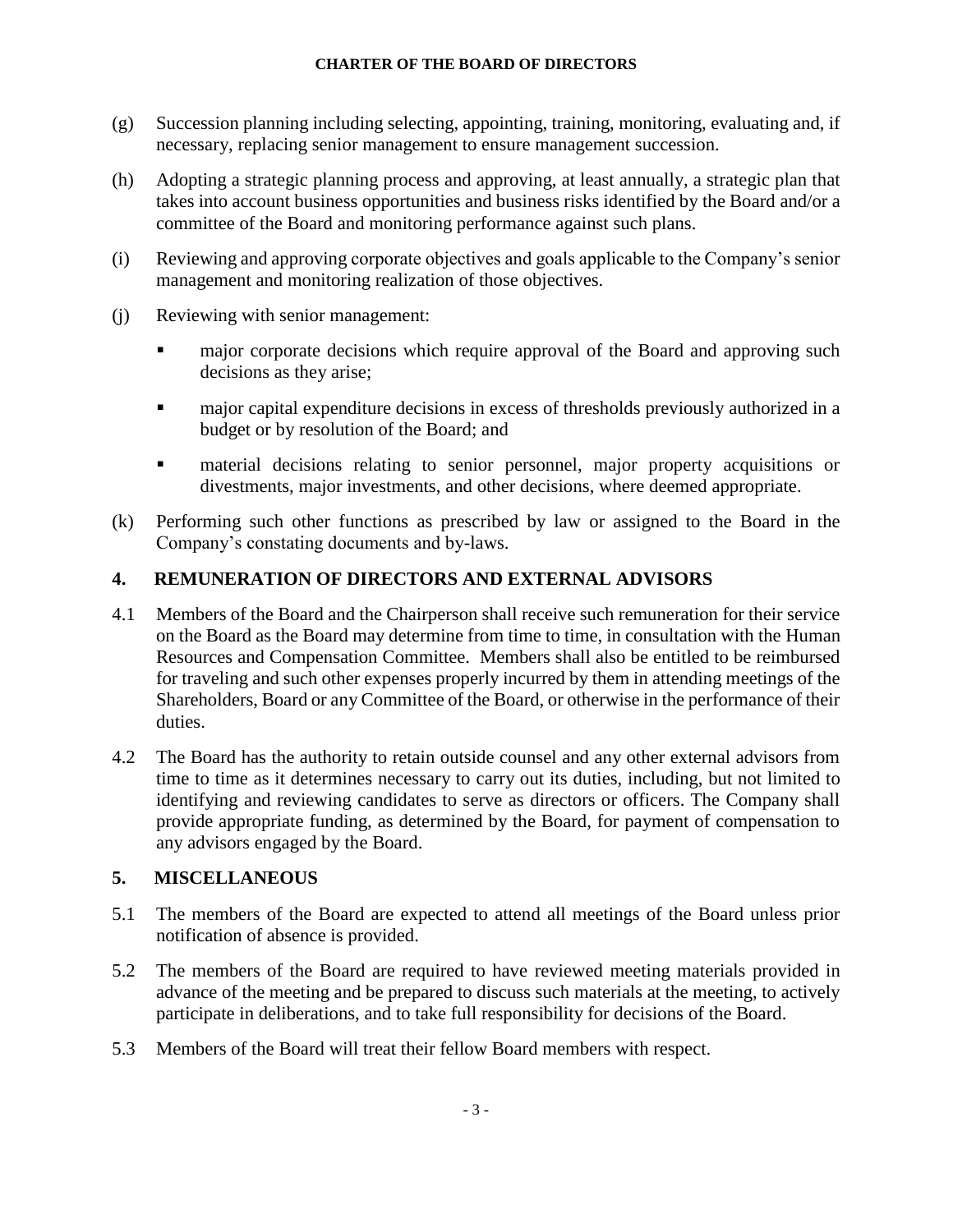- 5.4 The members of the Board should endeavour to avoid conflicts between their own personal interests and those of the Company and, where conflicts exist, to fully disclose such conflicts to the Board and refrain from participating in decisions relating to the subject matter of such conflicts.
- 5.5 A nominee for election as a director of the Company who receives a greater number of votes "withheld" than votes "for", with respect to the election of directors by shareholders, will be expected to offer to tender his or her resignation promptly following the meeting of shareholders at which the director is elected. The Board will consider such offer to resign and make a decision whether to accept it or not after having taken into account all of the relevant circumstances concerning same. A director who offers to resign in such a situation should not be part of any committee or Board deliberations pertaining to the resignation offer. This policy only applies in circumstances involving uncontested elections of directors.

An "uncontested election of directors" means that the number of director nominees is the same as the number of directors to be elected to the Board and that no proxy material is circulated in support of one or more nominees who are not part of the candidates supported by the Board.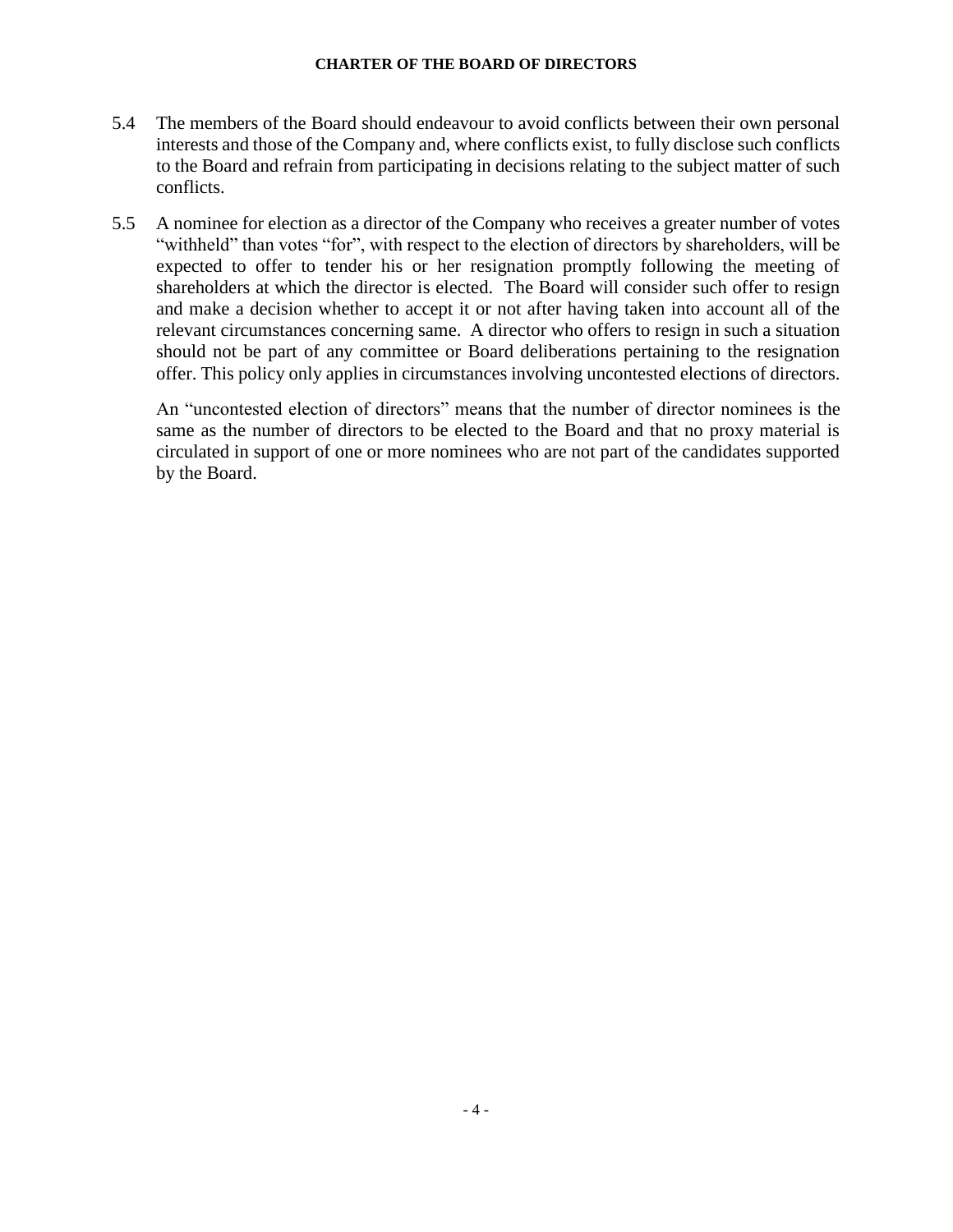## **SCHEDULE "A"**

## **POSITION DESCRIPTION FOR THE CHAIRMAN OF THE BOARD OF DIRECTORS**

### **1. PURPOSE**

The Chairman of the Board of Directors of the Company (the "**Board**") shall be an independent director who is designated by the Board to act as the leader of the Board.

## **2. WHO MAY BE CHAIRMAN**

The Chairman will be selected amongst the directors of the Company who have a sufficient level of experience with corporate governance issues to ensure the leadership and effectiveness of the Board.

The Chairman will be selected annually at organizational meeting of the Board immediately following the annual meeting of shareholders.

## **3. RESPONSIBILITIES**

The following are the responsibilities of the Chairman. The Chairman may delegate or share, where appropriate, certain of these responsibilities with the Corporate Governance and Nominating Committee and/or any other independent committee of the Board:

- (a) Chairing all meetings of the Board in a manner that promotes meaningful discussion.
- (b) Providing leadership to the Board to enhance the Board's effectiveness, including:
	- Ensuring that the responsibilities of the Board are well understood by both management and the members of the Board;
	- Ensuring that the Board works as a cohesive team with open communication;
	- **Ensuring that the resources available to the Board (in particular timely and relevant** information) are adequate to support its work;
	- Together with the Corporate Governance and Nominating Committee, ensuring that a process is in place by which the effectiveness of the Board and its committees (including size and composition) is assessed at least annually; and
	- **Together with the Corporate Governance and Nominating Committee, ensuring that a** process is in place by which the contribution of individual directors to the effectiveness of the Board is assessed at least annually.
- (c) Managing the Board, including:
	- Preparing the agenda of the Board meetings and ensuring pre-meeting material is distributed in a timely manner and is appropriate in terms of relevance, efficient format and detail;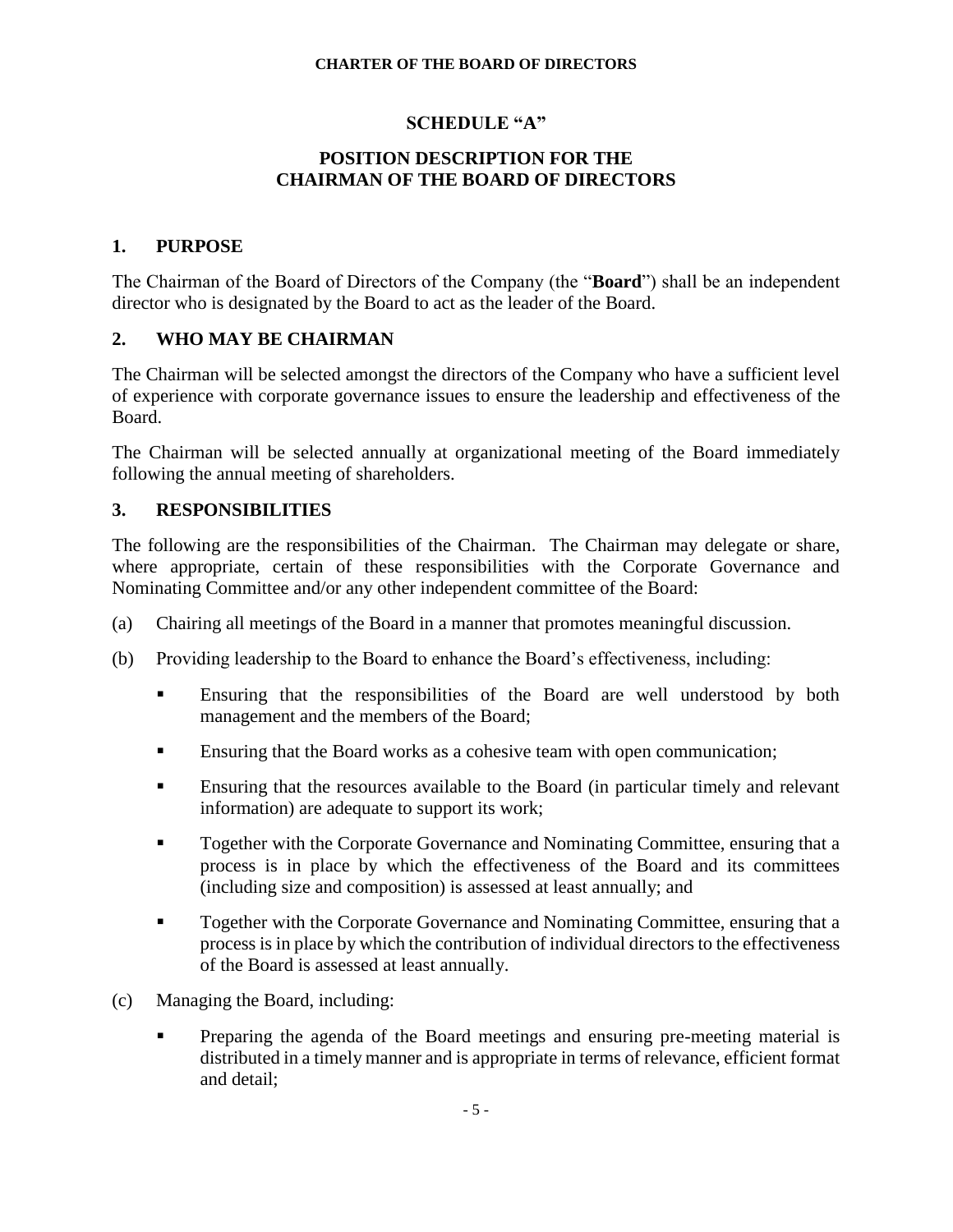- Adopting procedures to ensure that the Board can conduct its work effectively and efficiently, including committee structure and composition, scheduling, and management of meetings;
- Ensuring meetings are appropriate in terms of frequency, length and content;
- Ensuring that, where functions are delegated to appropriate committees, the functions are carried out and results are reported to the Board;
- **Ensuring that a succession planning process is in place to appoint senior members of** management when necessary; and
- Working with the Corporate Governance and Nominating Committee and approaching potential candidates, when such are identified, to consider their interest in joining the Board.
- (d) Acting as liaison between the Board and management to ensure that relationships between the Board and management are conducted in a professional and constructive manner. This involves working with the Corporate Governance and Nominating Committee and the Human Resources and Compensation Committee to ensure that the Company is building a culture of integrity and good governance.
- (e) At the request of the Board, representing the Company to external groups such as shareholders and other stakeholders, including community groups and governments.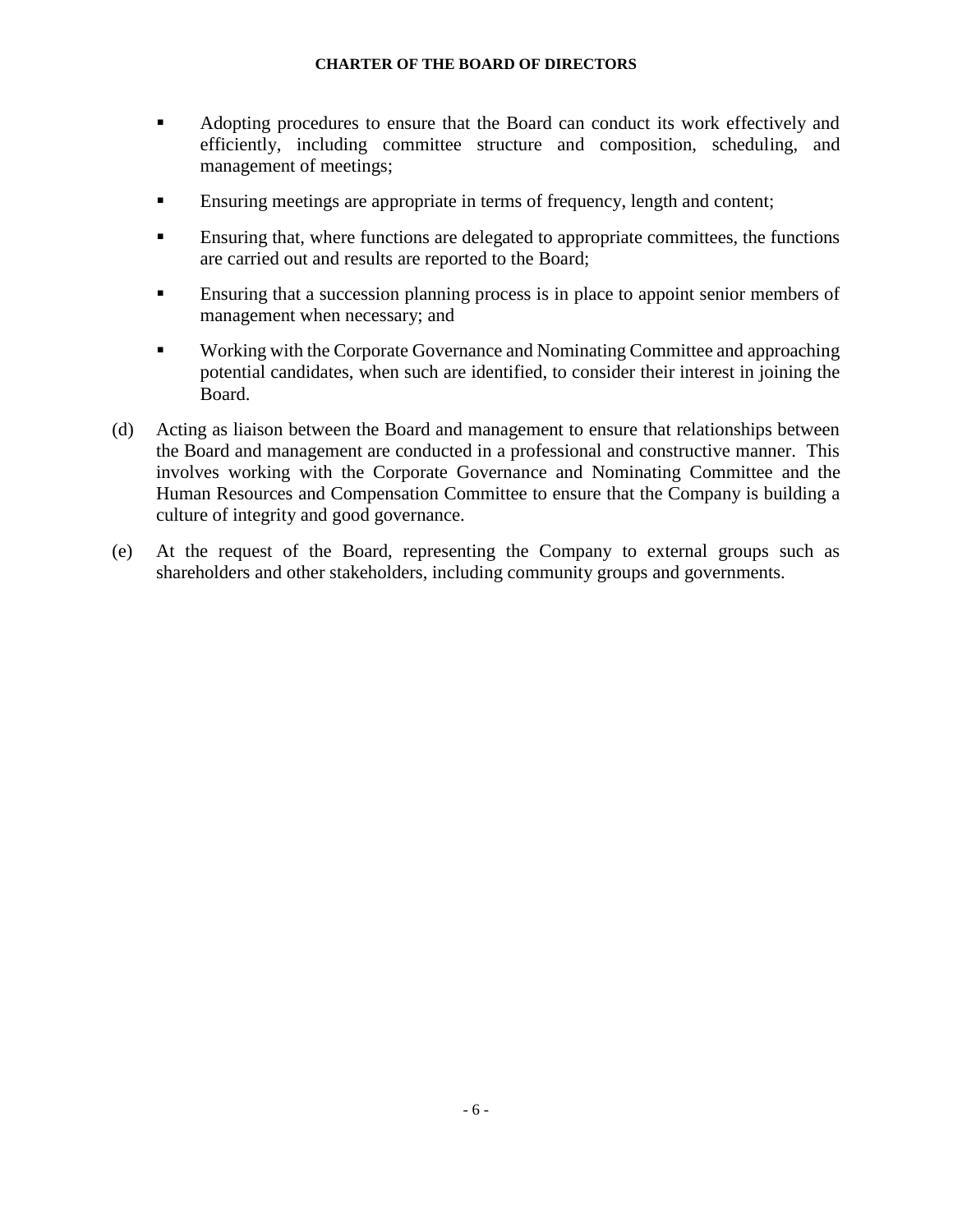#### **SCHEDULE "B"**

## **ROLE STATEMENT OF THE CHIEF EXECUTIVE OFFICER**

The Chief Executive Officer's primary role is to manage the Company in an effective, efficient and forward-looking way and to fulfil the priorities, goals and objectives determined by the Board of Directors of the Company (the "**Board**") in the context of the Company's strategic plans, budgets and responsibilities set out below, with a view to increasing shareholder value. The Chief Executive Officer is responsible to the Board.

Without limitation to the foregoing, the Chief Executive Officer is responsible for the following:

- (a) Maintain and develop the Company's goal of enhancing shareholder value by being a successful and profitable exploration, development and mining company.
- (b) Maintain and develop with the Board strategic plans for the Company and successfully implement such plans.
- (c) Provide quality leadership to the Company's staff and ensure that the Company's human resources are managed properly.
- (d) Provide high-level policy options, orientations and discussions for consideration by the Board.
- (e) Maintain existing and develop new strategic alliances and consider possible merger or acquisition transactions with other mining companies which will be constructive for the Company's business and will help enhance shareholder value.
- (f) Provide support, co-ordination and guidance to various responsible officers and managers of the Company.
- (g) Ensure communications between the Company and major stakeholders, including and most importantly, the Company's shareholders, are managed in an optimum way and are done in accordance with applicable securities laws.
- (h) Provide timely strategic, operational and reporting information to the Board and implement its decisions in accordance with good governance, with the Company's policies and procedures, and within budget.
- (i) Act as an entrepreneur and innovator within the strategic goals of the Company.
- (j) Co-ordinate the preparation of an annual business plan.
- (k) Ensure appropriate governance skills development and resources are made available to the Board.
- (l) Comply at all times with laws and the Company's Codes of Business Conduct and Ethics and Financial Reporting Officers Code of Ethics and ensure a culture of high ethics throughout the organization.